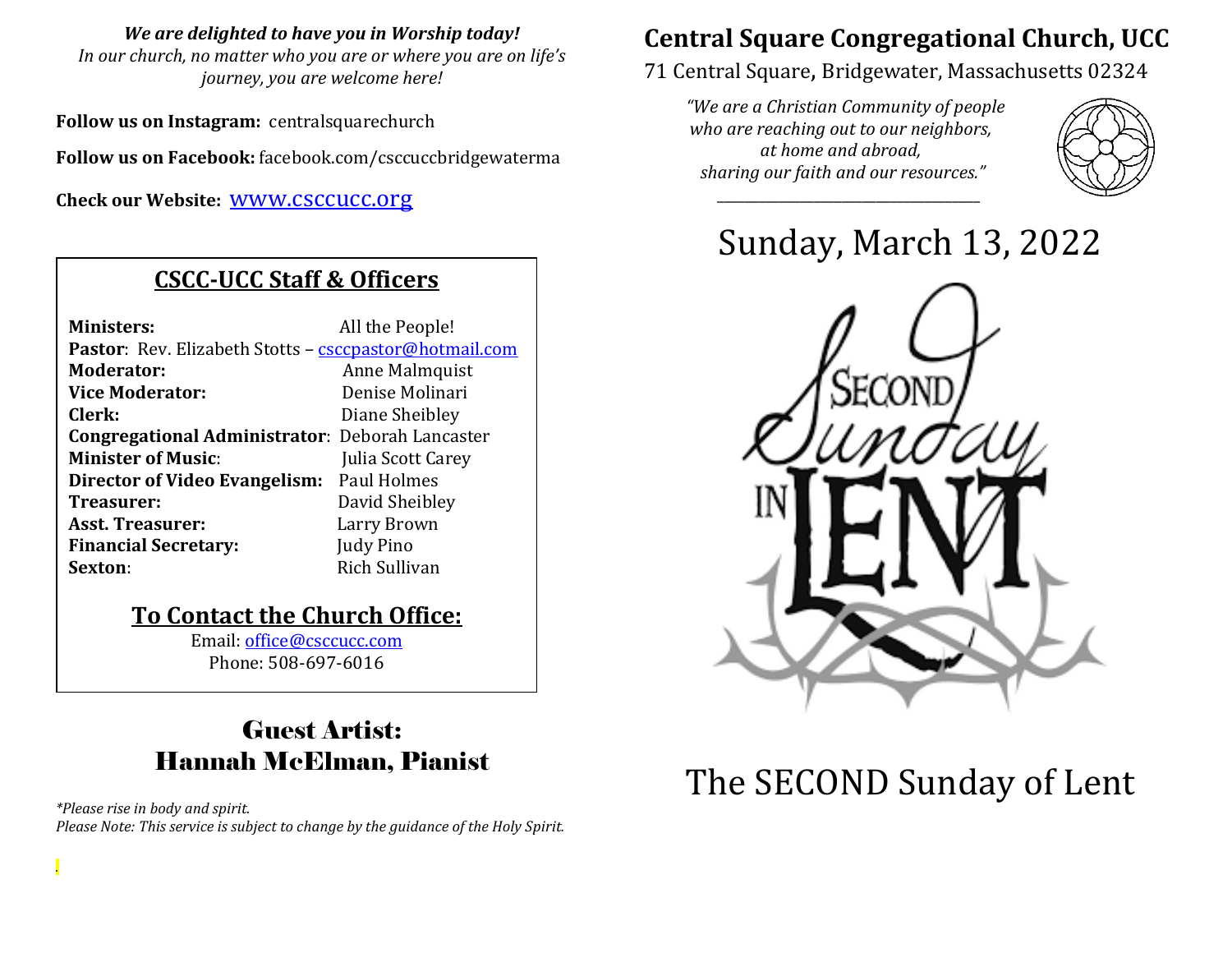| Prelude:                       | "Beneath the Cross"<br>Marianne Kim                                                                          | Urge us to communicate faithfully<br>One:<br>as we reflect your full image to a world that needs you                                                     |       |                                                            |                                |  |
|--------------------------------|--------------------------------------------------------------------------------------------------------------|----------------------------------------------------------------------------------------------------------------------------------------------------------|-------|------------------------------------------------------------|--------------------------------|--|
|                                | <b>Welcome and Announcements</b>                                                                             | All:                                                                                                                                                     | Amen. |                                                            |                                |  |
| Introit:                       | "When Jesus Wept"                                                                                            | *Opening Hymn #197                                                                                                                                       |       |                                                            | "Jesus Keep Me Near the Cross" |  |
| <i><b>*Call to Worship</b></i> |                                                                                                              |                                                                                                                                                          |       |                                                            |                                |  |
| One:                           | Return to God,                                                                                               | <b>Moment for All Ages</b>                                                                                                                               |       |                                                            |                                |  |
| All:                           | for God is gracious.                                                                                         | <b>Musical Meditation:</b>                                                                                                                               |       | "Easy on Me"                                               | Adele                          |  |
| One:                           | Confess to God,                                                                                              |                                                                                                                                                          |       |                                                            |                                |  |
| All:                           | for God is merciful.                                                                                         | <b>Scripture Reading:</b><br>Psalm 27                                                                                                                    |       |                                                            |                                |  |
| One:                           | Repent to God,                                                                                               | <b>Gloria Patri</b>                                                                                                                                      |       |                                                            |                                |  |
| All:                           | for God is slow to anger.                                                                                    |                                                                                                                                                          |       |                                                            |                                |  |
| One:                           | Praise God,                                                                                                  | Glory be to the Father, and to the Son and to the Holy Ghost.<br>As it was in the beginning, is now and ever shall be,<br>World without end, Amen. Amen. |       |                                                            |                                |  |
| All:                           | for God abounds in steadfast love.                                                                           |                                                                                                                                                          |       |                                                            |                                |  |
| One:                           | Worship God.                                                                                                 |                                                                                                                                                          |       |                                                            |                                |  |
| All:                           | Together, let us worship God!                                                                                | <b>Epistle Reading:</b>                                                                                                                                  |       |                                                            | Philippians 3:14 - 4:1         |  |
| <i><b>*Opening Prayer</b></i>  |                                                                                                              | <b>Sermon</b>                                                                                                                                            |       |                                                            |                                |  |
| One:                           | Creator God, swirling, formless one,                                                                         | <b>Musical Meditation:</b>                                                                                                                               |       | "Praying, Lord"                                            | Ben Logan                      |  |
| All:                           | hovering over creation and bringing new things to life<br>you speak new worlds into being with language that | <b>Prayers of the People</b>                                                                                                                             |       |                                                            |                                |  |
|                                | creates and liberates                                                                                        |                                                                                                                                                          |       |                                                            |                                |  |
| One:                           | Eternal God, living, limitless one                                                                           | <b>Pastoral Prayer</b> (inspired by Psalm 27)                                                                                                            |       |                                                            |                                |  |
|                                | inhabiting the vast universe with the rich complexity of                                                     | The Lord's Prayer<br>(Please use the wording that is most meaningful for you.)                                                                           |       |                                                            |                                |  |
|                                | your being                                                                                                   |                                                                                                                                                          |       |                                                            |                                |  |
| All:                           | you reveal yourself to your creatures and invite us to                                                       | Our Father, who art in heaven, hallowed be thy name.                                                                                                     |       |                                                            |                                |  |
|                                | know you                                                                                                     | Thy Kingdom come, thy will be done, on earth as it is in heaven.                                                                                         |       |                                                            |                                |  |
| One:                           | Friendly God, nurturing, welcoming one                                                                       | Give us this day our daily bread and forgive us our sins,<br>as we forgive those who sin against us.                                                     |       |                                                            |                                |  |
|                                | opening yourself wide to the joy and pain of loving your                                                     |                                                                                                                                                          |       | And lead us not into temptation, but deliver us from evil. |                                |  |
|                                | people                                                                                                       | For thine is the kingdom, the power and the glory forever. Amen.                                                                                         |       |                                                            |                                |  |
| All:                           | you place us in communities and families that echo                                                           |                                                                                                                                                          |       |                                                            |                                |  |
|                                | your true nature                                                                                             | <b>Prayer Response:</b>                                                                                                                                  |       | The Doxology                                               |                                |  |
| One:                           | Holy God, through our worship today,                                                                         | Praise God from whom all blessings flow,                                                                                                                 |       |                                                            |                                |  |
|                                | We ask you to reveal more of yourself to us                                                                  | Praise God all creatures here below                                                                                                                      |       |                                                            |                                |  |
| All:                           | to take us beyond the confines of familiar habits<br>to free us from the restrictions and distortions of our | Praise God for all that Love has done,                                                                                                                   |       |                                                            |                                |  |
|                                | language                                                                                                     | Creator, Christ, and Spirit, One.                                                                                                                        |       |                                                            |                                |  |
|                                | to expand our understanding of you                                                                           |                                                                                                                                                          |       |                                                            |                                |  |
|                                | so that we can love you and each other whole                                                                 | <b>Closing Words</b>                                                                                                                                     |       |                                                            |                                |  |
|                                | heartedly.                                                                                                   | Postlude:                                                                                                                                                |       | "Jesus, Keep Me Near the Cross"                            | <b>William Doane</b>           |  |
|                                |                                                                                                              |                                                                                                                                                          |       |                                                            |                                |  |